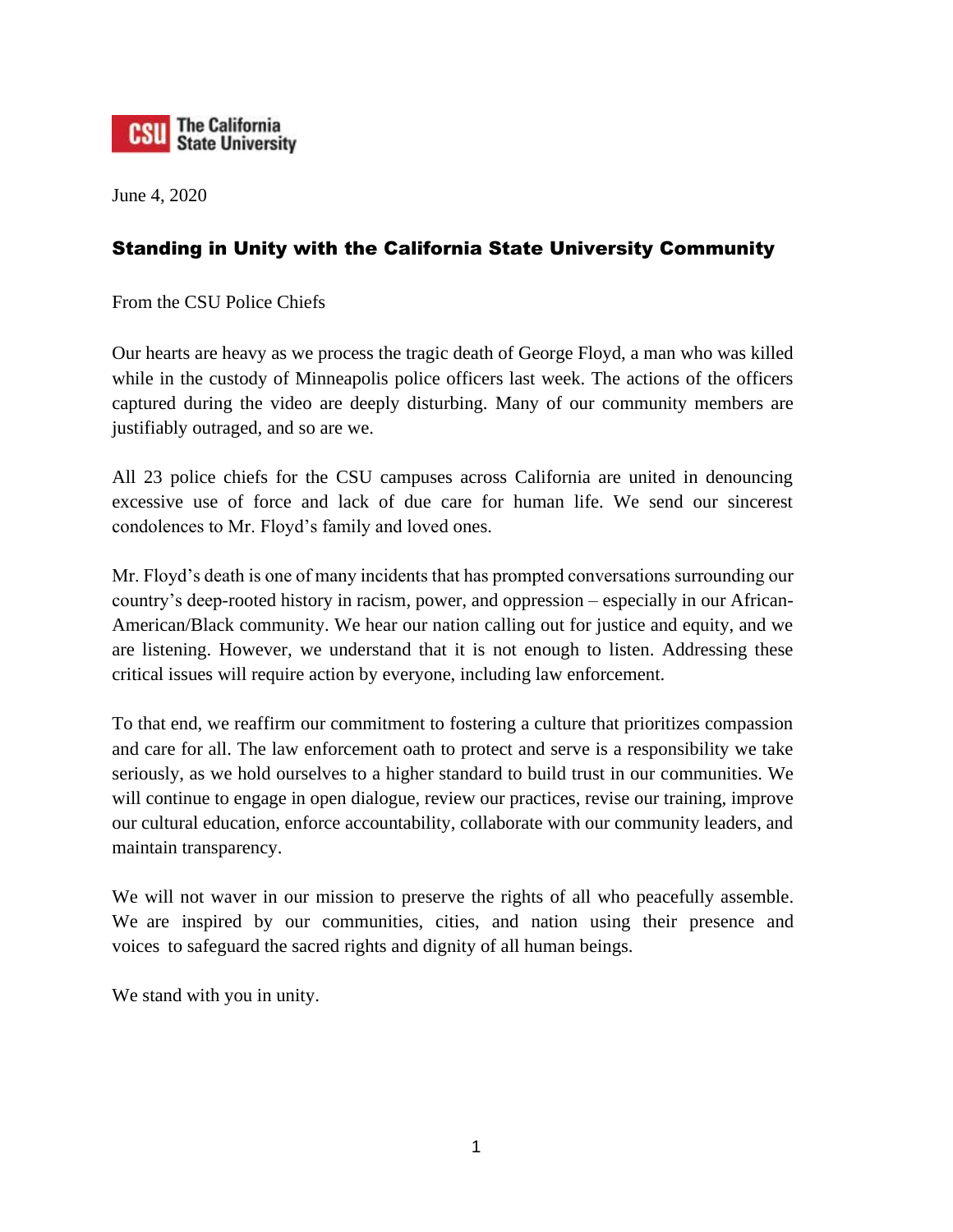under M Fernando M. Solorzano

Chief of Police CSU Long Beach

Donny Gordon Chief of Police Cal Maritime Academy

Clint Strode Chief of Police CSU Stanislaus

Marty Williamson Chief of Police CSU Bakersfield

Michael Morris Chief of Police CSU Channel Islands

John Reid Chief of Police CSU Chico

Carlos Velez

Chief of Police CSU Dominguez Hills

Mark Flores Chief of Police CSU East Bay

mentate

James Watson Chief of Police CSU Fresno

mmá Raymond Aguirre

Chief of Police CSU Fullerton

Christina Lofthouse

Interim Chief of Police Humboldt State University

v Bohannon Interim Chief of Police CSU Los Angeles

Earl Lawson

Chief of Police CSU Monterey Bay

Gregory Murphy

Chief of Police CSU Northridge